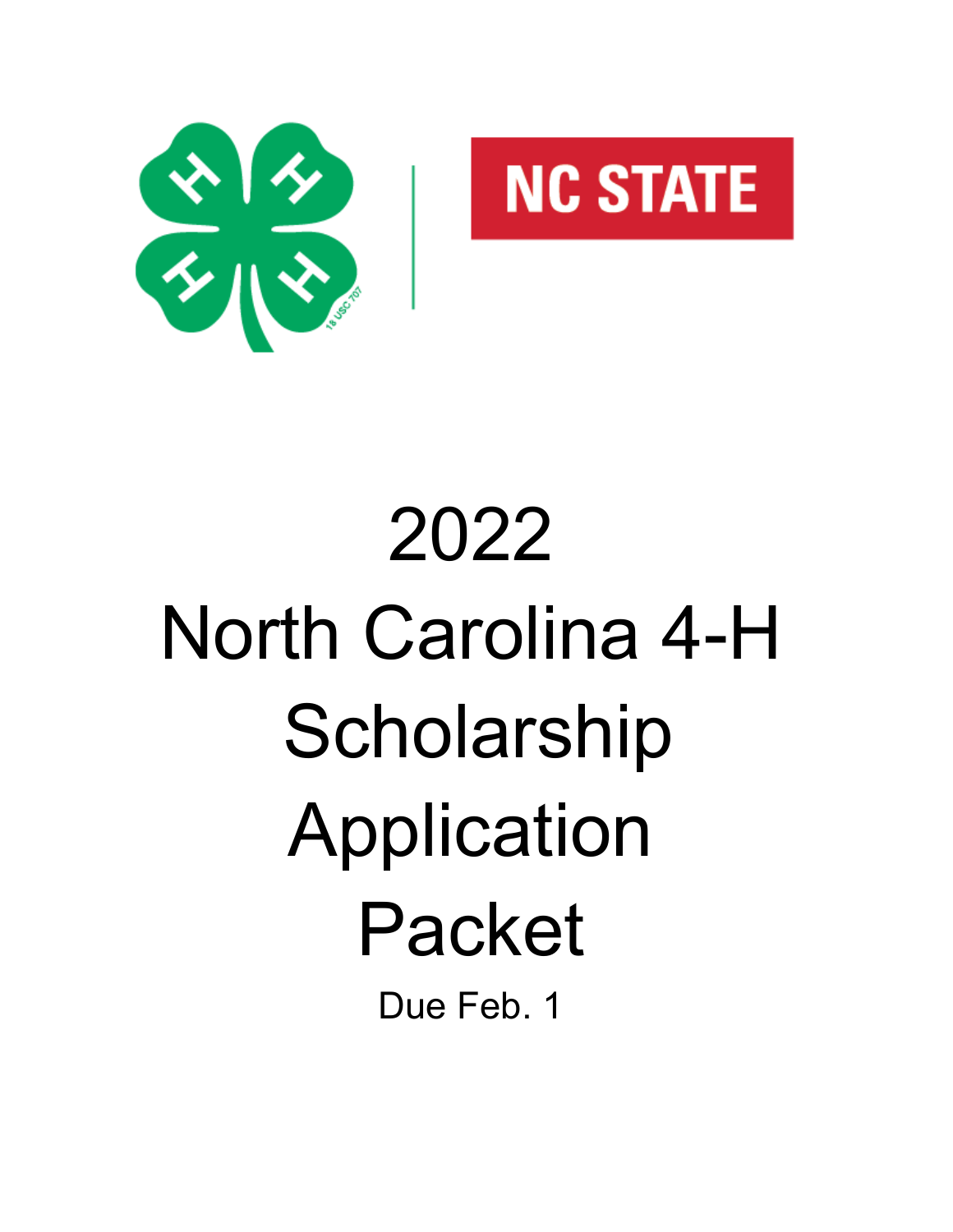

# NC 4-H Scholarships

North Carolina 4-H scholarships are offered to encourage 4-H members to continue their education beyond high school. The following provisions apply to educational scholarships awarded in the North Carolina 4-H Program.

**ELIGIBILITY:** Current North Carolina 4-H members who are graduating high school seniors are eligible to apply. Applicants must have accumulated at least a minimum of 3 years of 4-H work. All Scholarships will be directly paid to the college or university. They will not be made payable to a 4-H'er nor his/her parents. Recipients must be full time students.

#### -------------------------------------------------------------------------------------------------------------------------------------------- **Directions for the nominee:**

Submit 1 complete copy of your 4-H Scholarship Application. Complete the Registration information located on page 3 of this document.

1. Refer to the Academic Scholarship Guidelines document for eligibility guidelines.

2. Please place a check (X) on the line for all scholarships for which you are applying. Note eligibility requirements.

3. Be sure that you have filed an application for admission to at least one accredited Institution of Higher Learning. For 2022, we are not going to require the SAT or ACT due to the Pandemic and the cancellation of so many of those test. SAT and ACT scores will be optional should a 4-H'er wish to include those scores.

4. Parents/Guardians may submit a confidential letter stating special finance concerns. It should be placed in an envelope and sealed before including it in the application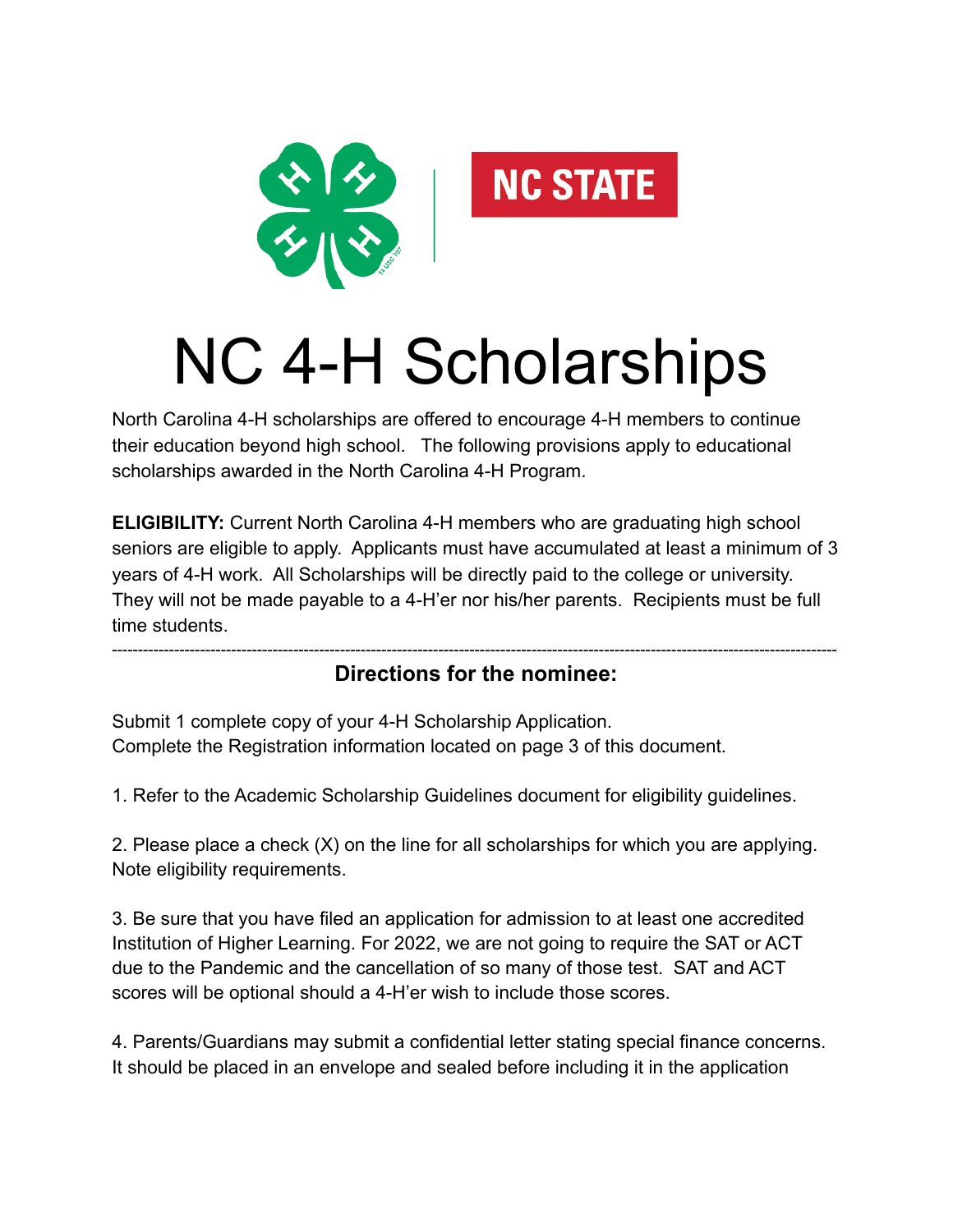package. Please label the envelope "confidential." Your 4-H Agent will mail the sealed envelope to the State 4-H Office.

5. A high school transcript should be included in the scholarship packet - 1 original transcript

6. Submit one (1) letter of recommendation based on academic achievement AND one (1) letter of recommendation based on 4-H accomplishments.

7. Submit your 4-H Resume. Resume should be limited to 2 pages. Resume style is up to the applicant.

Scholarship applications must be turned into your 4-H Agent by the county deadline. Check with your 4-H Agent for the county deadline. County Agent must register applicant online by the State deadline of Feb. 1 and submit electronically. County deadline will be before Feb. 1.

For Awards funded by endowments, payment of the award will be dependent upon the availability of investment income.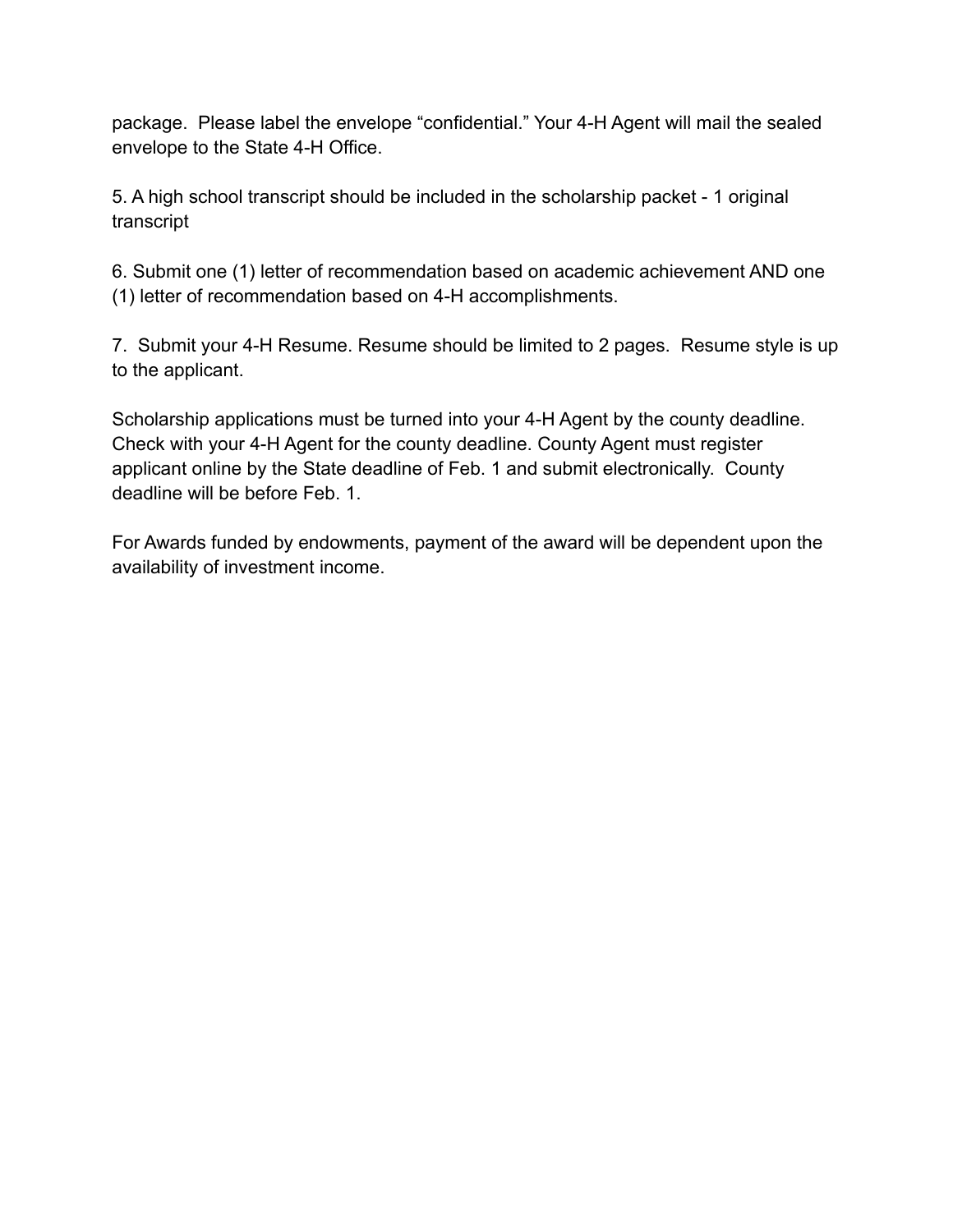#### **NC 4-H Scholarship Application Registration Information (Needed for online registration)**

First, Middle & Last Name:

Home Address:

Telephone Number:

County of 4-H Participation:

County of Residence if different:

Intended Major in College

Date of Birth

Email address

Number of years in 4-H:

Gender:

Parents/Guardian Names:

High School Last Attended:

Date of Graduation:

College(s) to which you are applying for admission (or are enrolled). Circle the College(s) you have been accepted to:

High School Weighted GPA:

High School Unweighted GPA:

College GPA if applicable: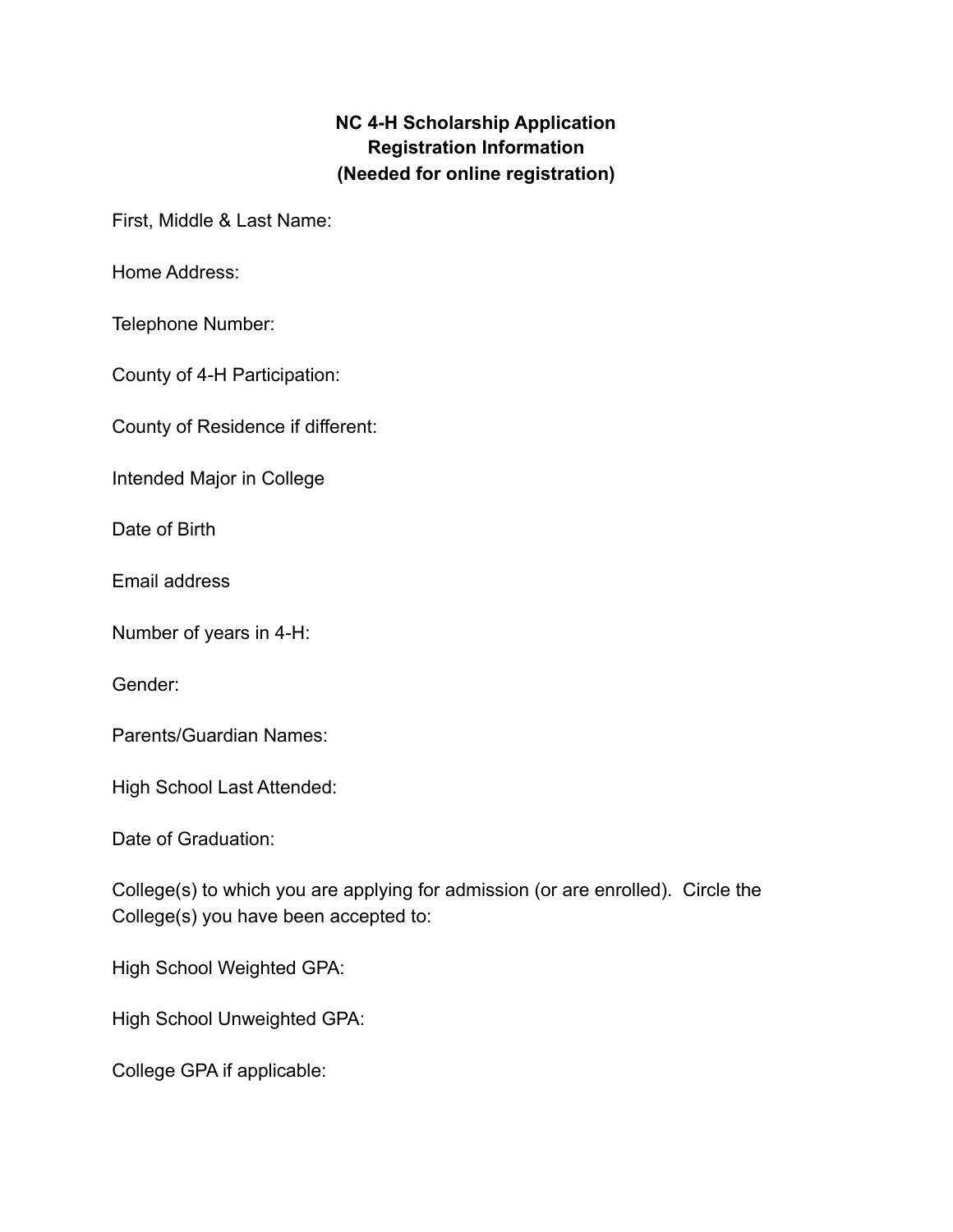SAT Scores – Optional for 2022 SAT Evidence Based Reading and Writing-Verbal Score) SAT Math Score SAT Written Score (Essay) if Applicable

ACT Score: Optional for 2022

Main 4-H Project Areas: Please mark each that apply

Animal Science Citizenship/Civic Education Communication Arts Environmental Science Family & Consumer Sciences Healthy Lifestyles Personal Development & Leadership Plant Science Science & Technology

If Animal Science is a project area, please circle, mark all that apply:

Beef Dairy Horse **Poultry** Sheep/Goat Swine

If applying for AgCarolina 4-H Scholarship, please list the members name and address as it appears on the members. Members must be a parent or grandparent of the applicant. This is required to be considered for AgCarolina 4-H Scholarship.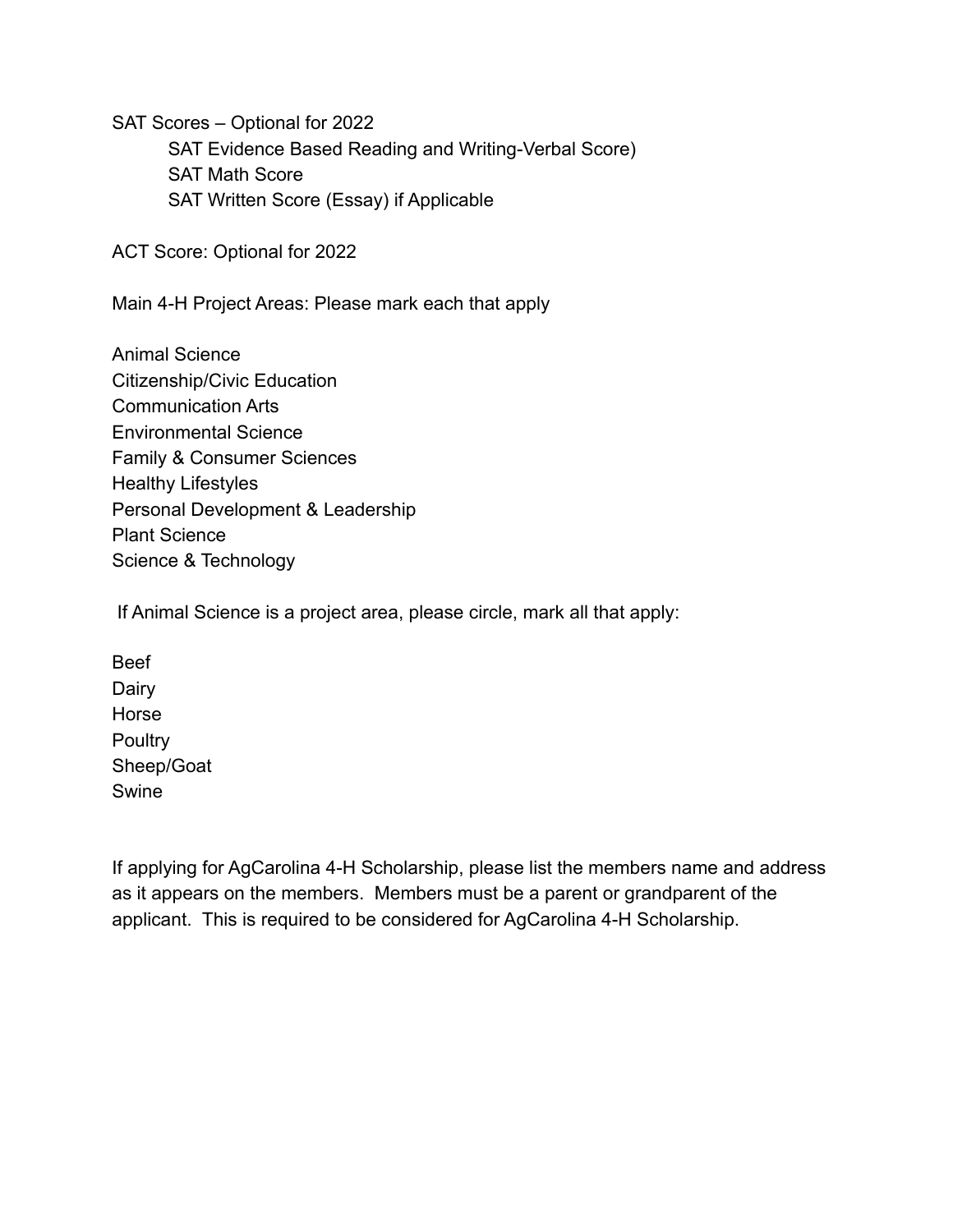#### **2022 Scholarship List**

\* Denotes Renewable Scholarship – must provide a current transcript and entered electronically each year.

## **Please circle, mark or highlight each one you are applying for. Actual Scholarship amounts are determined based on available funds at the time of the judging process.**

| <b>Check if applying</b> | <b>Scholarship Name</b>                                                          |
|--------------------------|----------------------------------------------------------------------------------|
|                          | Ag Carolina 4-H Scholarship                                                      |
|                          | Anne Kristine Barnes 4-H Scholarship                                             |
|                          | Belinda Holshouser Hester "Go Green, Think Green" 4-H Scholarship                |
|                          | Bruce and Annie Woodard 4-H Scholarship                                          |
|                          | Carolyn Smith Ivey 4-H Scholarship                                               |
|                          | Charles Messer Beef Scholarship for Western North Carolina Youth                 |
|                          | Dr. Clarence Poe                                                                 |
|                          | Dr. David and Mrs. Carol Burnette 4-H Scholarship for the West District          |
|                          | Dr. Eloise Cofer 4-H Scholarship                                                 |
|                          | Dr. Marshall K. Hill 4-H Scholarship                                             |
|                          | Dr. Thomas Hobgood 4-H Scholarship for the Northeast District                    |
|                          | Edmund and Elizabeth Aycock 4-H Scholarship                                      |
|                          | Edward Gore/General Hugh Shelton 4-H Leadership Scholarship*                     |
|                          | Edward Gore/General Hugh Shelton 4-H Leadership Scholarship*<br>(returning)      |
|                          | Edward H. Leagans 4-H Equine Scholarship                                         |
|                          | Farris "Pass it On" 4-H Scholarship                                              |
|                          | Frank and Elizabeth Spencer 4-H Scholarship for Cleveland and Gaston<br>Counties |
|                          | Garry Stott 4-H Scholarship*                                                     |
|                          | General Henry Hugh Shelton 4-H Leadership Scholarship                            |
|                          | Gordon E. Sawyer Memorial 4-H Scholarship                                        |
|                          | Helene C. Knight 4-H Scholarship for Gates County                                |
|                          | Henry Thompson 4-H Scholarship                                                   |
|                          | Huddleston Family 4-H Electric                                                   |
|                          | I.O. Schaub 4-H Scholarship                                                      |
|                          | J. Gregory Clemmons 4-H Scholarship                                              |
|                          | Jack W. Parker 4-H Livestock Scholarship*                                        |
|                          | Jane K. Stuart 4-H Scholarship for the North Central District                    |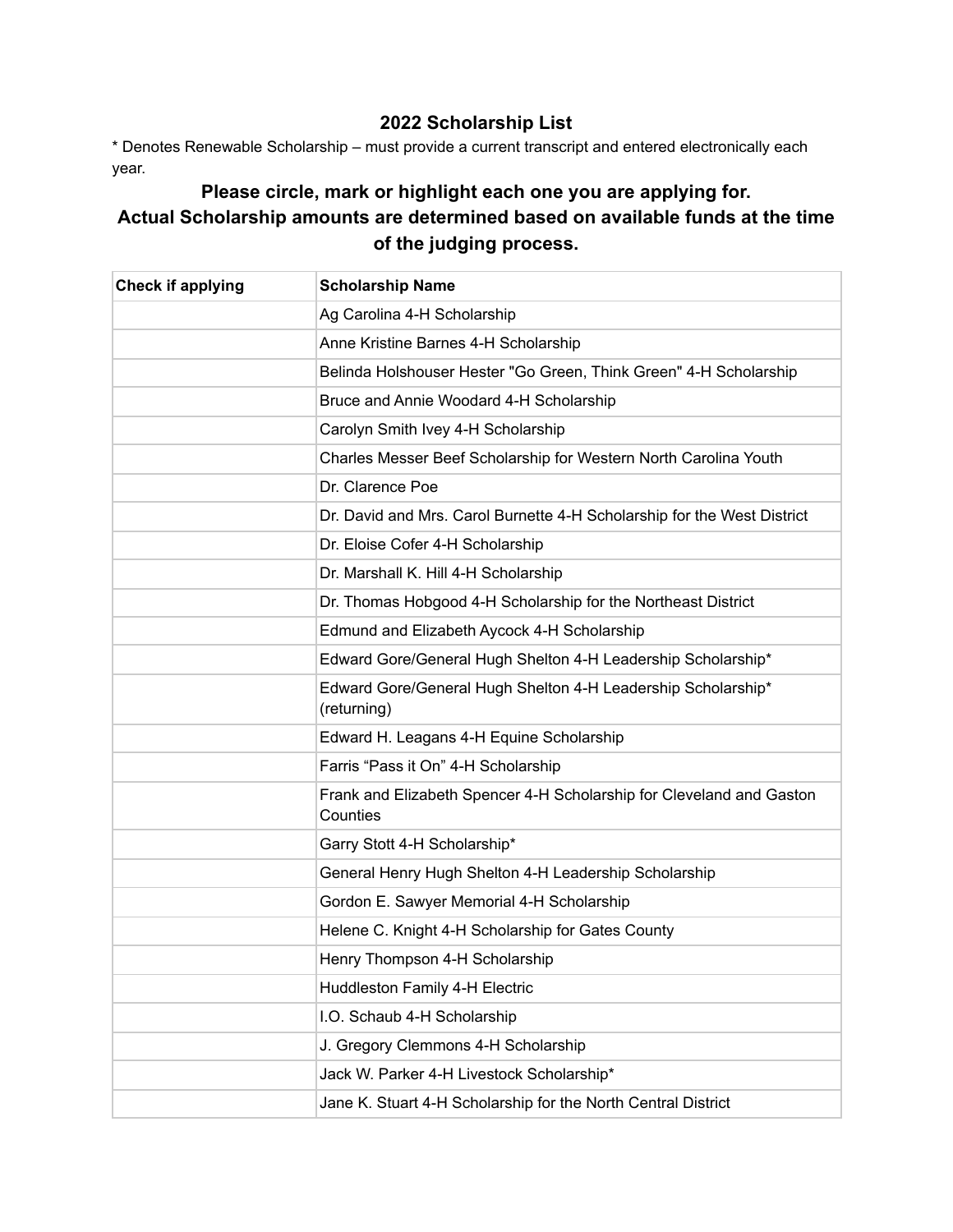| Joe and Barbara Brooks 4-H Scholarship                                                          |
|-------------------------------------------------------------------------------------------------|
| Joe Gregory 4-H Electric                                                                        |
| Joe L Perry 4-H Scholarship - Edgecombe County 4-H                                              |
| John C. and Cathy H. McLean 4-H Scholarship Endowment for the<br><b>Western District</b>        |
| Kenneth L. Kindley 4-H Scholarship*                                                             |
| L.R. Harrill 4-H Scholarship (returning)                                                        |
| L.R. Harrill 4-H Scholarship*                                                                   |
| Larry & Joyce Bass 4-H Horticulture Scholarship                                                 |
| Larry Whitt 4-H Scholarship                                                                     |
| Lorna W. Langley 4-H Scholarship                                                                |
| Mitchell County 4-H "Discovery" Scholarship                                                     |
| Dr. Bob Mowrey Extension 4-H Horse Program Scholarship                                          |
| NC 4-H Horse Program Scholarship                                                                |
| North Central District 4-H Horse Council Scholarship                                            |
| Preston, Marsha and Brooke Cornelius 4-H Beef Scholarship                                       |
| Rachel Kirby Thomas and Dr. Frank Bancroft Thomas 4-H Foods and<br><b>Nutrition Scholarship</b> |
| Ray Wilkinson Communications 4-H Scholarship                                                    |
| Reba Green-Holley 4-H Scholarship                                                               |
| Reece and Jesse Crouse 4-H Scholarship                                                          |
| Robert and Helen Runion 4-H Scholarship                                                         |
| Robert N. Wood Collegiate 4-H Scholarship                                                       |
| Rudolph Carl Ellis 4-H Scholarship*                                                             |
| Teeter Family 4-H Scholarship                                                                   |
| The William Michael Vatavuk 4-H Memorial Scholarship                                            |
| Thomas A. Carter Family 4-H Poultry Scholarship                                                 |
| Vernon James 4-H Family Scholarship                                                             |
| Victoria Jean Cope 4-H Scholarship                                                              |
| William Edmond Sawyer 4-H Scholarship                                                           |

# **Note to County 4-H Staff:**

**Please be sure to select each box the applicant is applying for on the "Online Registration Form" when submitting electronically – (Non-Restricted and Restricted!)**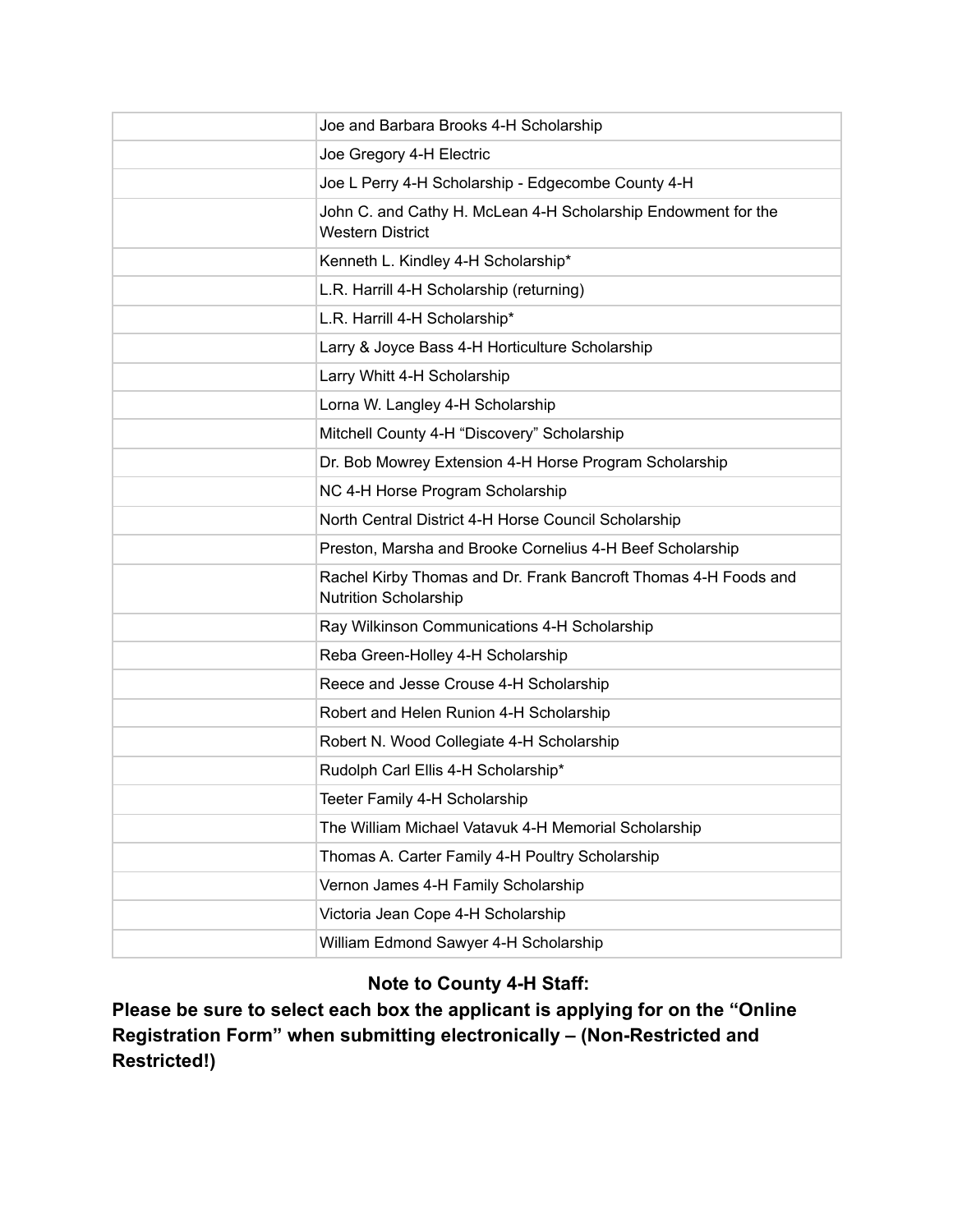#### **Ranking Criteria**

4-H accomplishments (Resume)

Scholastic Achievement (GPA/class rank)

Application completion

Horse Essay for those applying for NC 4-H Horse Program Scholarship

**Financial need is considered for some restricted scholarships**

### **CHECKLIST REQUIRED PARTS OF YOUR APPLICATION**

- \_\_\_\_ 1) North Carolina 4-H Youth Scholarship Application
- \_\_\_\_ 2) Official high school transcript
- \_\_\_\_ 3) Letters of recommendation (1 academic)
- \_\_\_\_ 4) Letters of recommendation (1 4-H achievement)
- \_\_\_\_ 5) Registration form entered online by County 4-H Staff
- 6) Essay for Horse Applicants only "How 4-H has prepared me for the Challenges of the Future"
- \_\_\_\_ 7) Two-page Resume  *Submit a 4-H Resume. 4-H'ers choice on style.*
- OPTIONAL: Confidential financial need letter put in a sealed envelope and have the 4-H Agent mail to the State 4-H Office by the deadline. *(Agents – do not open these)*

**Do Not Add Additional pages to the Application packet**

**Scholarship applications must be turned into your 4-H Agent by the county deadline. Check with your 4-H Agent for the county deadline. County Agent must register the applicant online by deadline.**